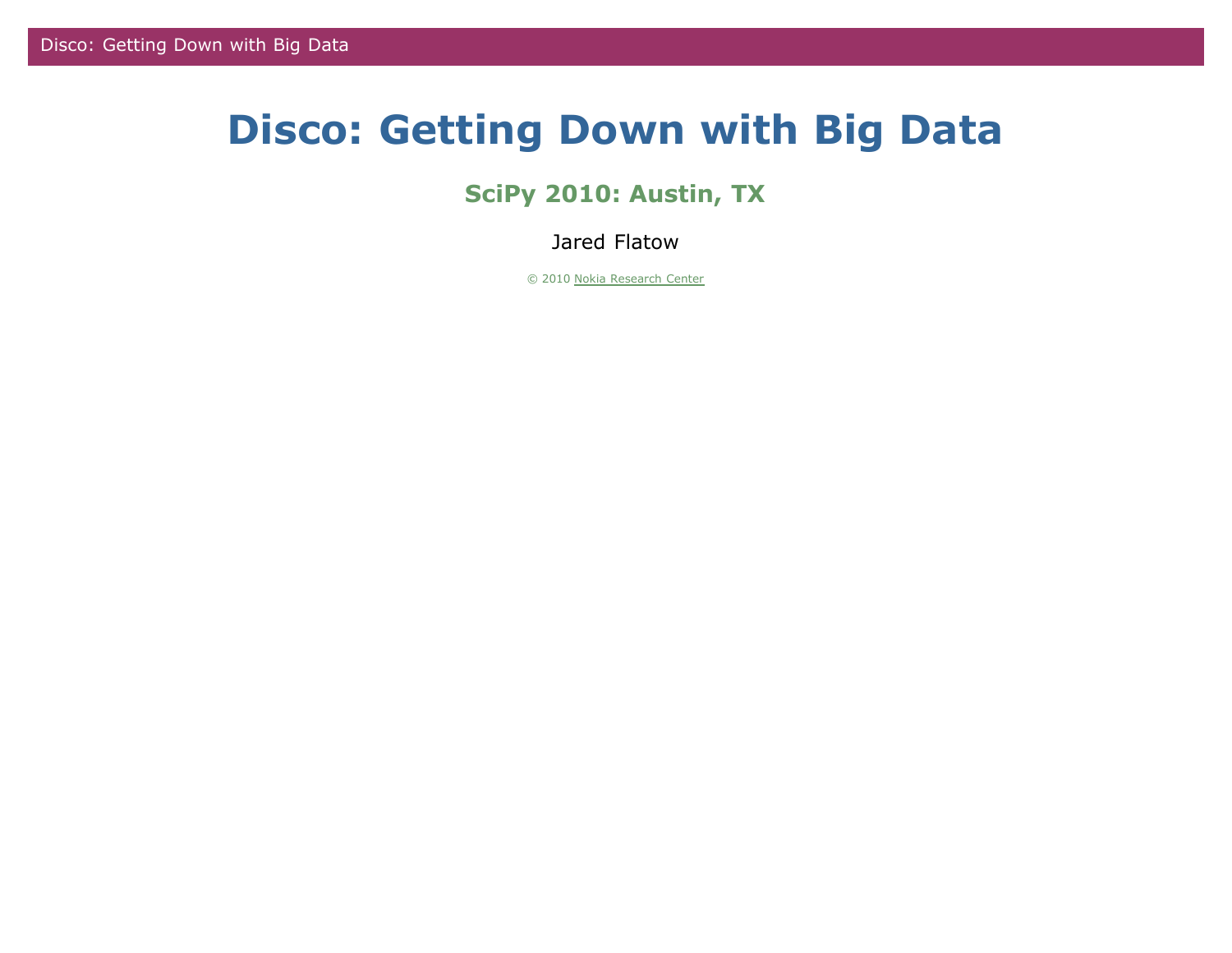### **Data Insight @ NRC Palo Alto**

Taneli Mielikäinen Ville Tuulos Jared Flatow Prashanth Mundkur Deepak Jagdish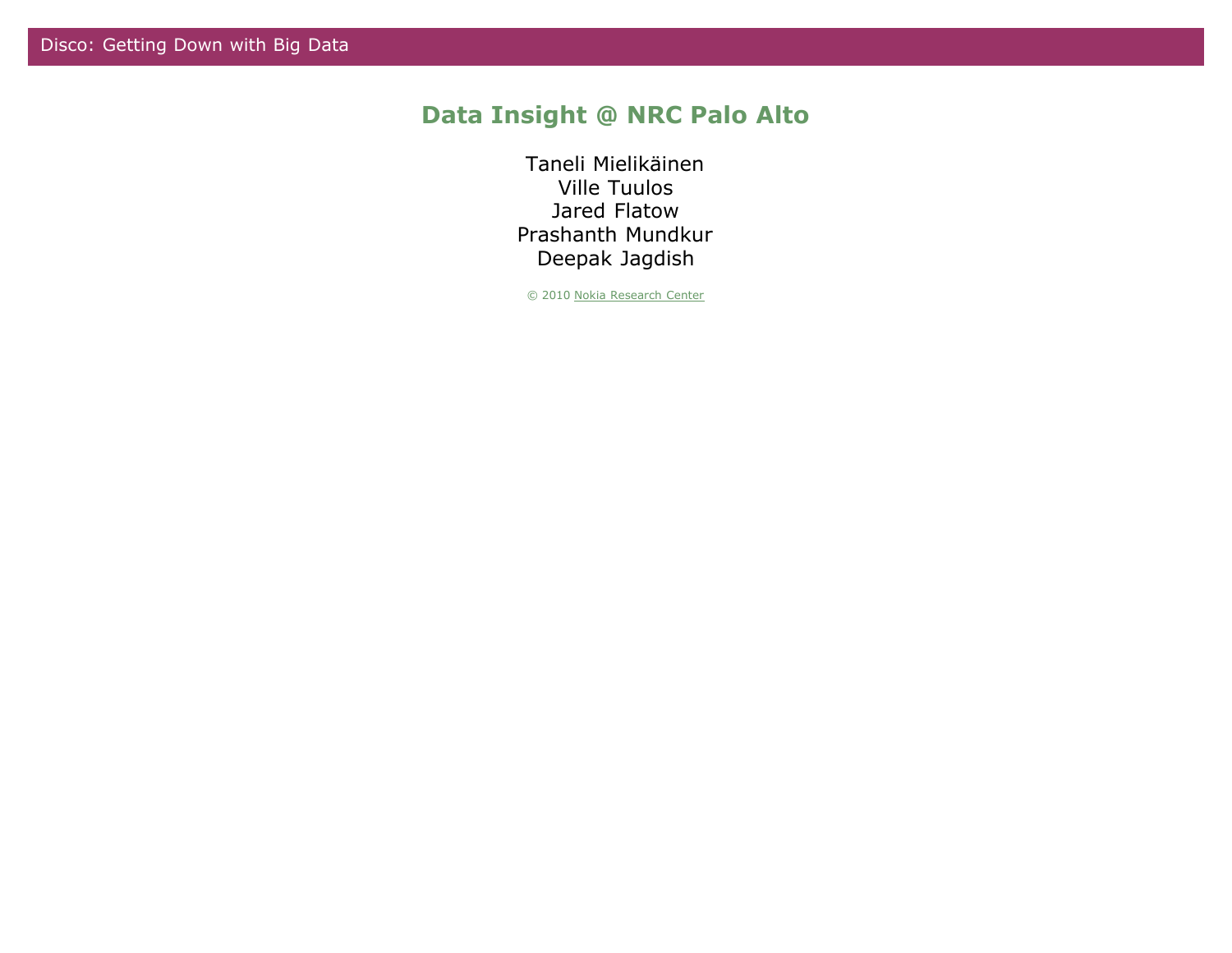# **big data**

### **many huge (giga/terascale) datasets consist of lots of homogenous data records**

- data is collected incrementally, and never deleted
- samples from an experiment or survey
- e.g. server logs, netflix training set, wikipedia, dna sequencing

#### **many analyses operate on subsets of data for which some property holds**

- operations can be sped up by precomputing indices for properties of interest
- e.g. requests from N900, movies rated by customer, articles modified on date, reads containing substring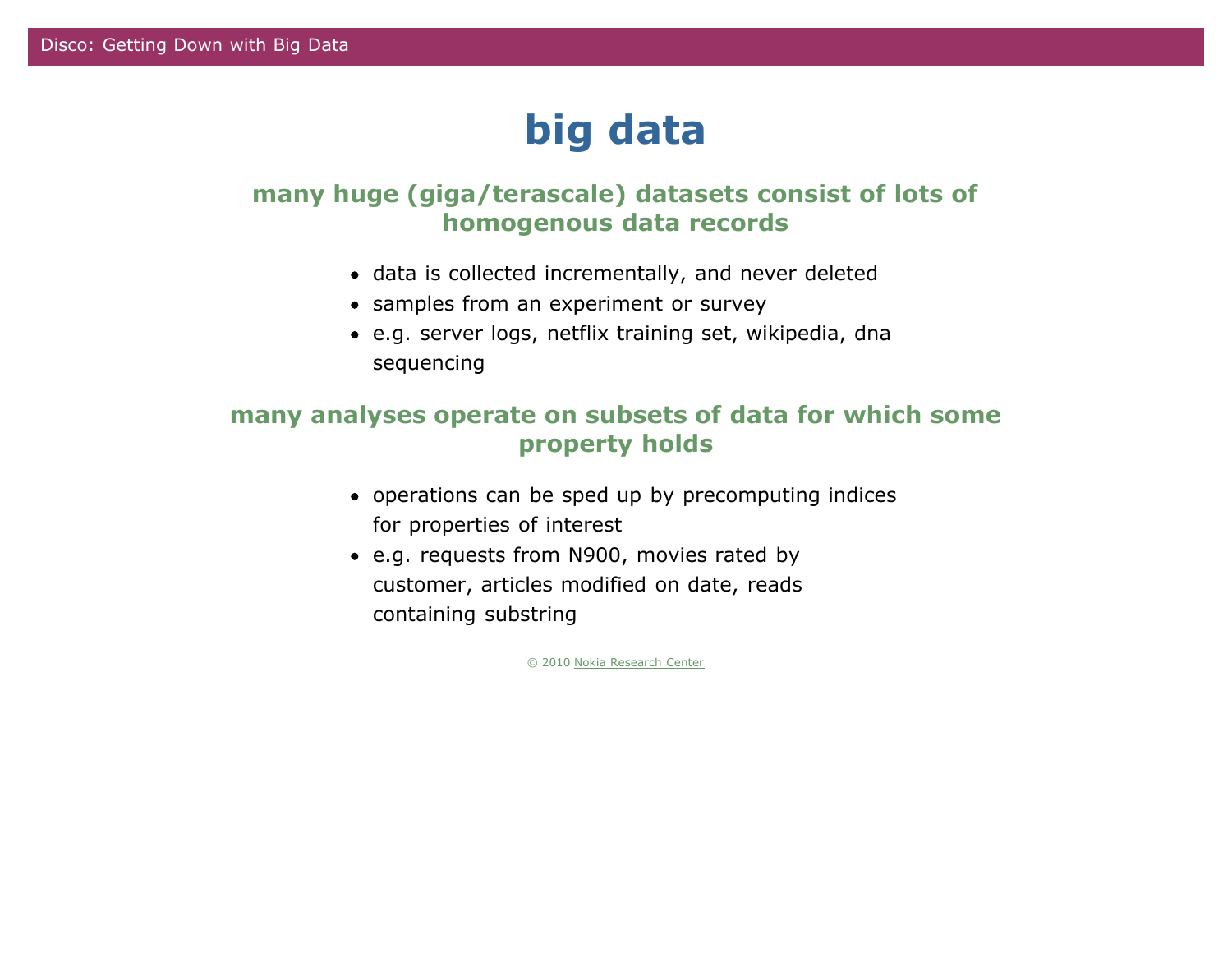# **mapreduce**

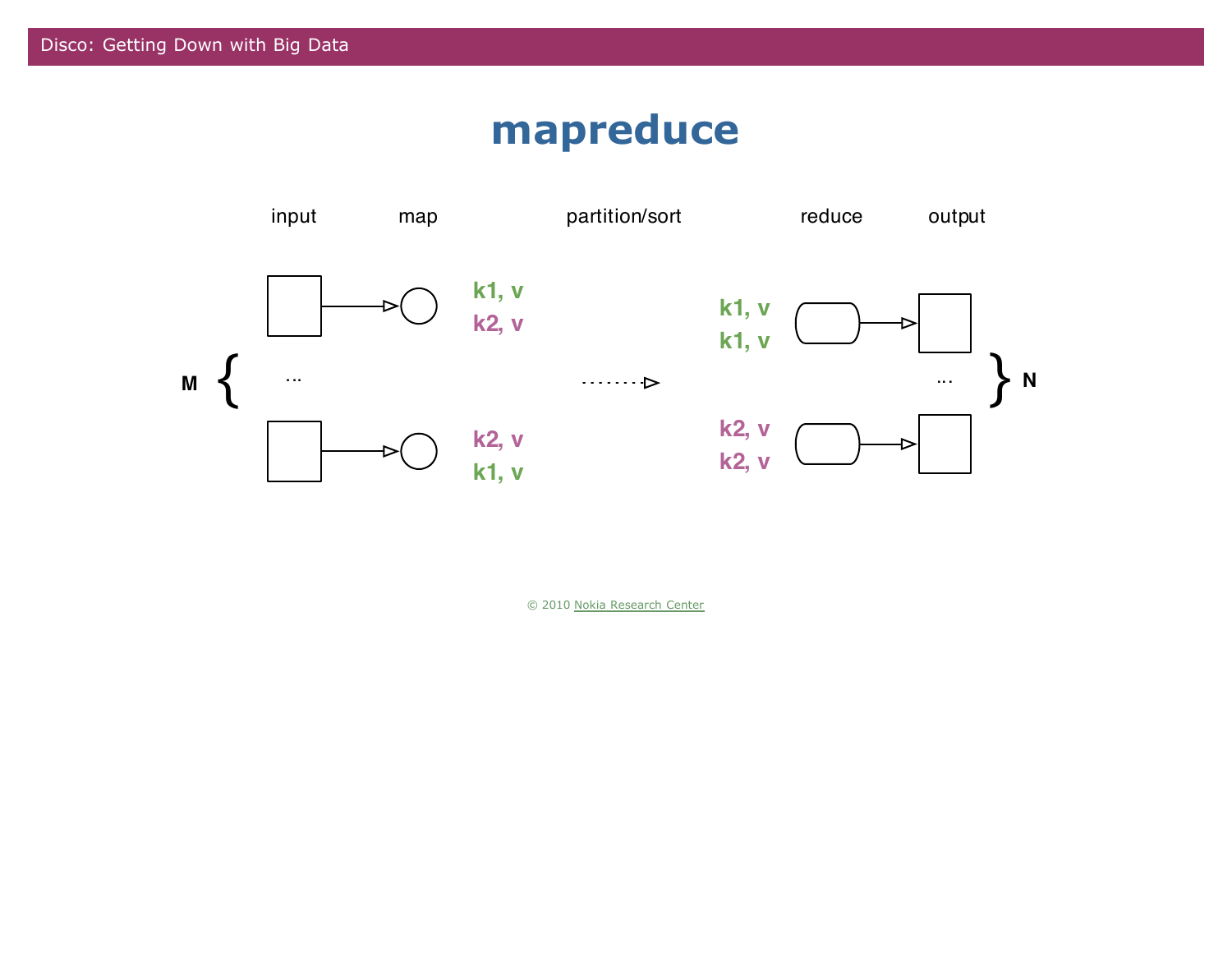## **disco**

- erlang for orchestrating control
- python for operating on data
- *batteries included:*
	- utilize favorite python libraries
	- includes additional goodies to make working with distributed data easier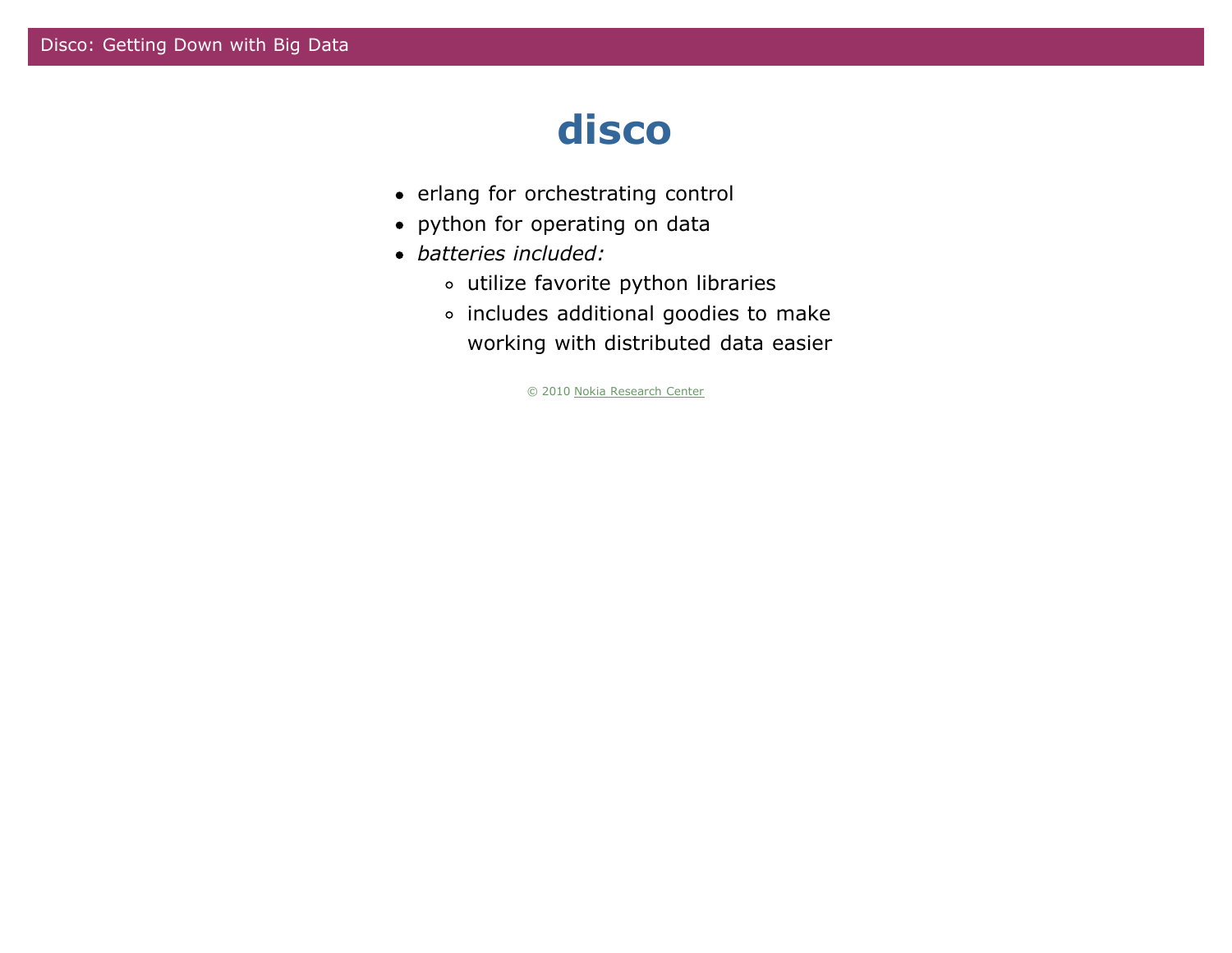### **an example**

```
# key 0.6
# key2 0.4
# key 0.4
def map(entry, params):
    fields = entry.split('t') yield fields[0], float(fields[1])
def reduce(iterator, out, params):
     from disco.util import kvgroup
     from numpy import var
     for k, vs in kvgroup(iterator):
         out.add(k, var(list(vs)))
# key 0.01
# key2 0
```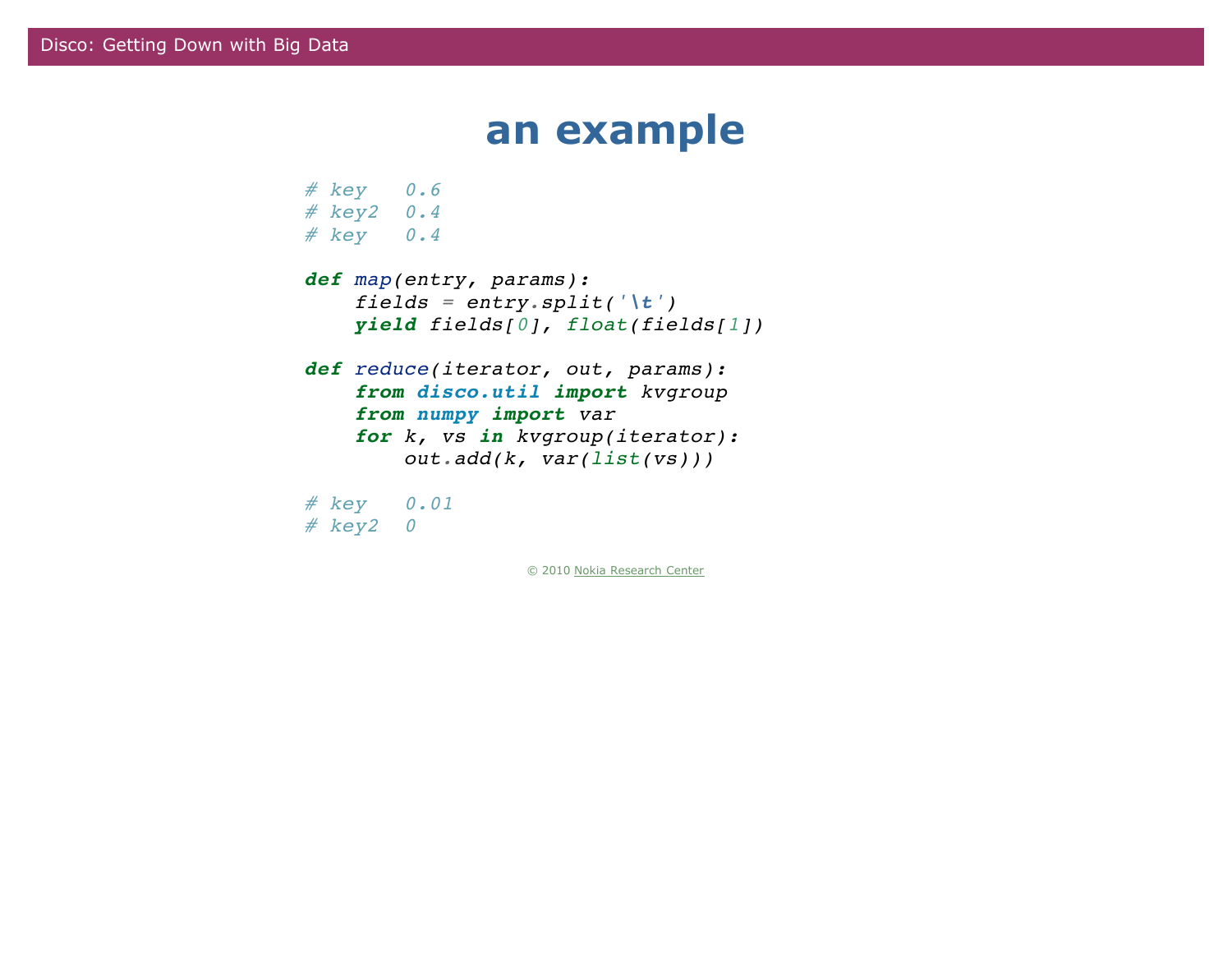# **disco distributed "filesystem" (ddfs)**

- distribute data:
	- increase storage capacity by adding nodes
	- processing can be scheduled on nodes without transferring data
- replicate data:
	- o fault-tolerance
	- more options for scheduler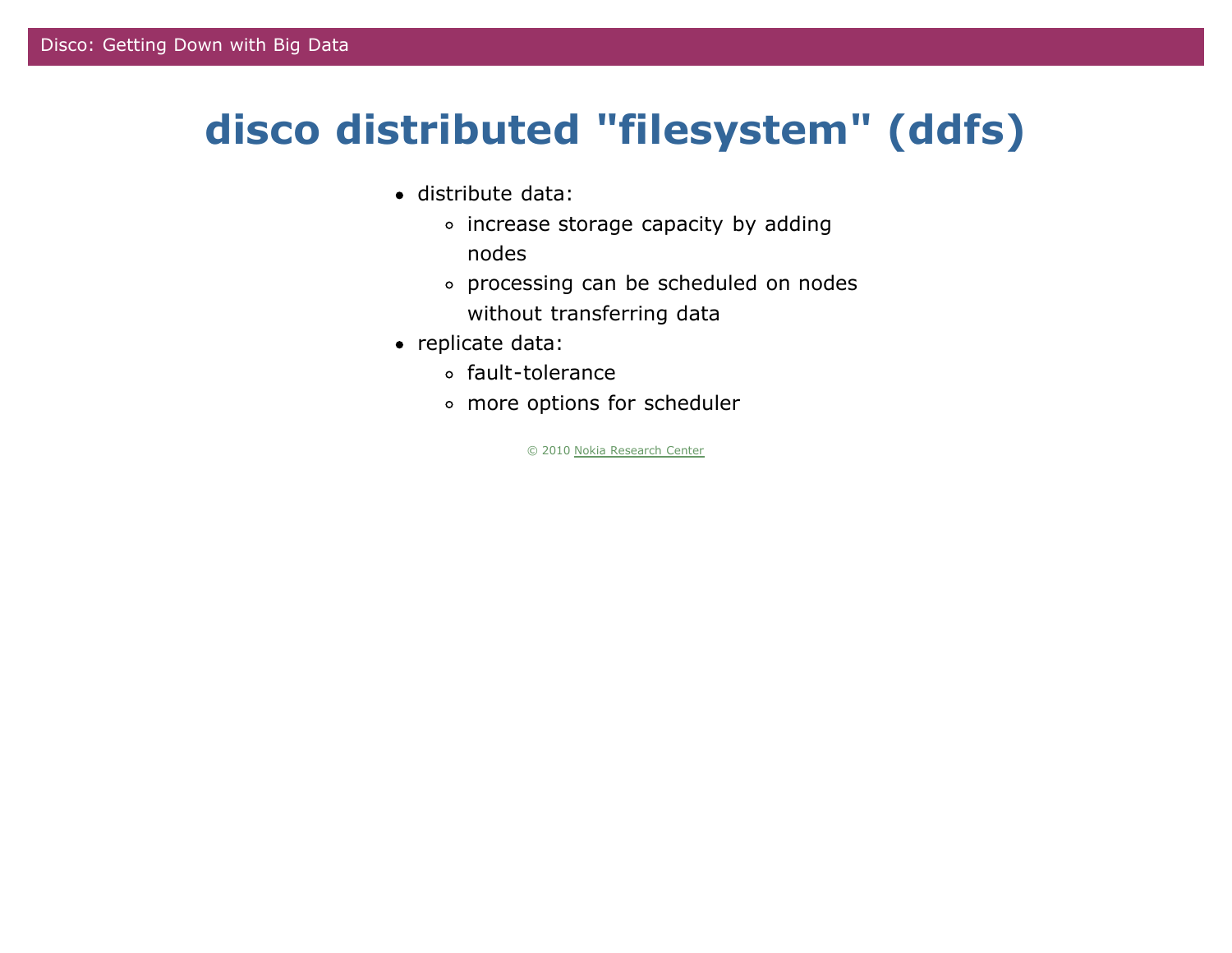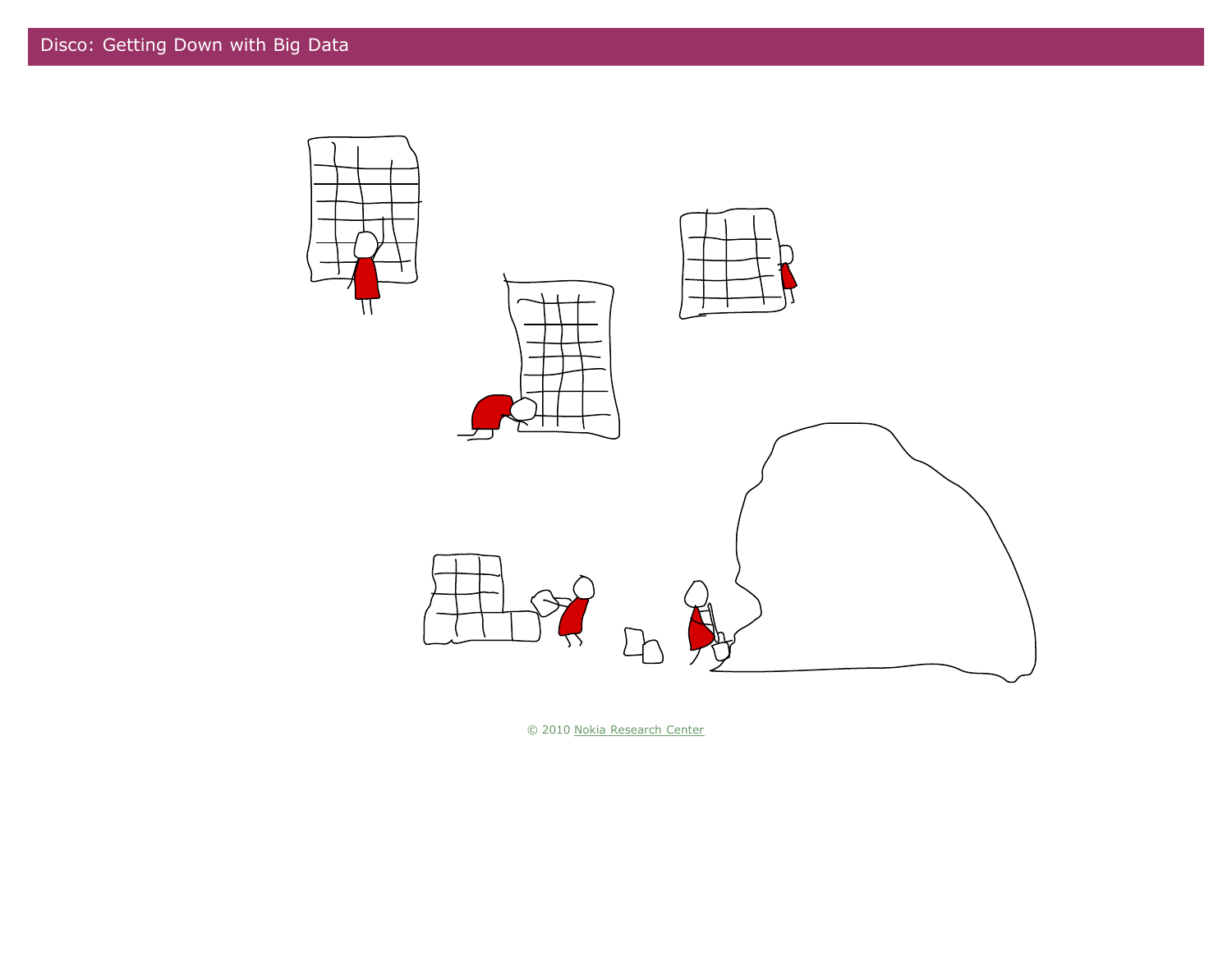# **discodb**

- lightning-fast key -> values mapping
- low-level C data structure
- Python wrapper:  $api = dict + cnf$
- immutable + persistent
	- write once to a file
	- read using memory-map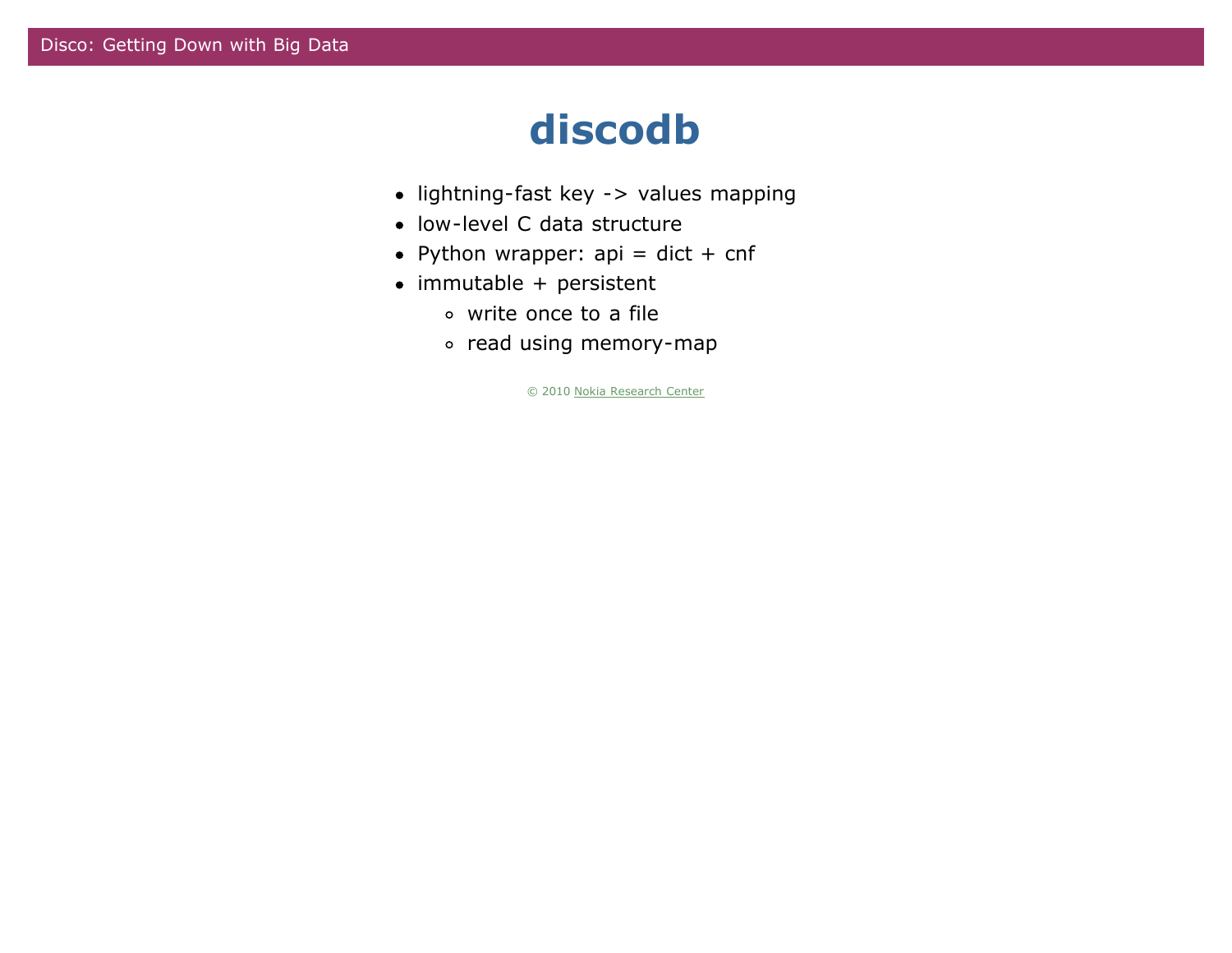## **discodex**

- $\bullet$  disco + ddfs + discodb
- simple ReSTful interface
- random access in real-time
- as-lazy-as-possible evaluation
- heterogeneous k/v scale (bytes to gigabytes)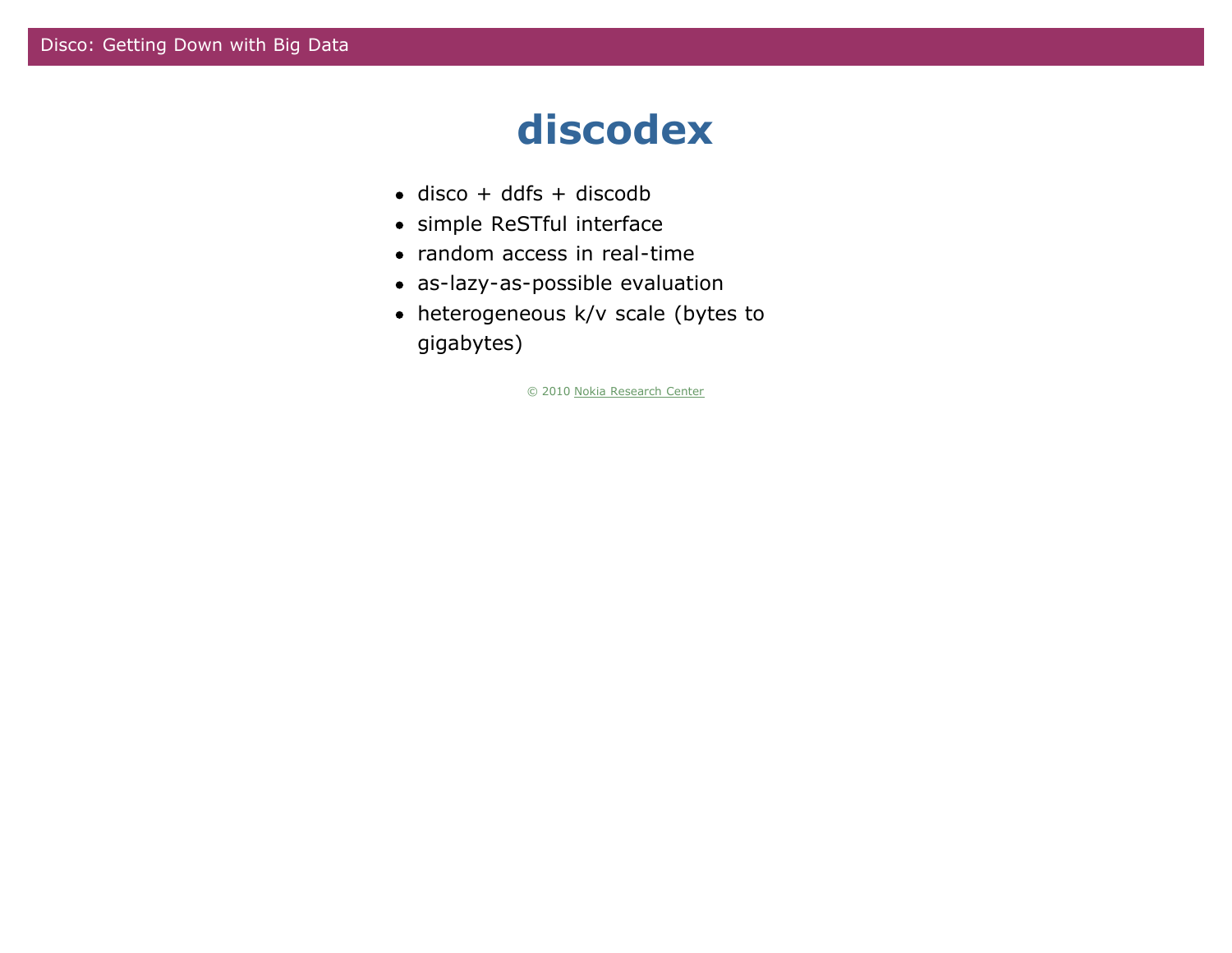## **indexing the oil spill data**

```
def parser(fd, size, url, params):
     import csv, re
     from discodex.mapreduce import Record
     def format_date(date, date_re=r'(?P<month>\d+)/(?P<day>\d+)/(?P<year>\d+)'):
         match = re.match(date_re, date)
         return '%04d-%02d-%02d' % (int(match.group('year')),
                                     int(match.group('month')),
                                     int(match.group('day')))
     for n, row in enumerate(csv.reader(fd)):
         if any(row):
             if n == 0:
                 source = row[0].strip().replace(',', '')
                  for type in ('Air', 'Oil', 'Sediment', 'Water'):
                      if type in source:
                          break
             elif n == 1:
                 fieldnames = [str(name.lower()) for name in row if name]
             elif n > 1:
                 fields = [str(field.decode('utf-8', 'ignore')) for field in row]
                 record = Record(n=n,
                                  source=source,
                                 type=type,
                                 **dict(zip(fieldnames, fields)))
                 if hasattr(record, 'date'):
                      record.date = format_date(record.date)
                 yield record
```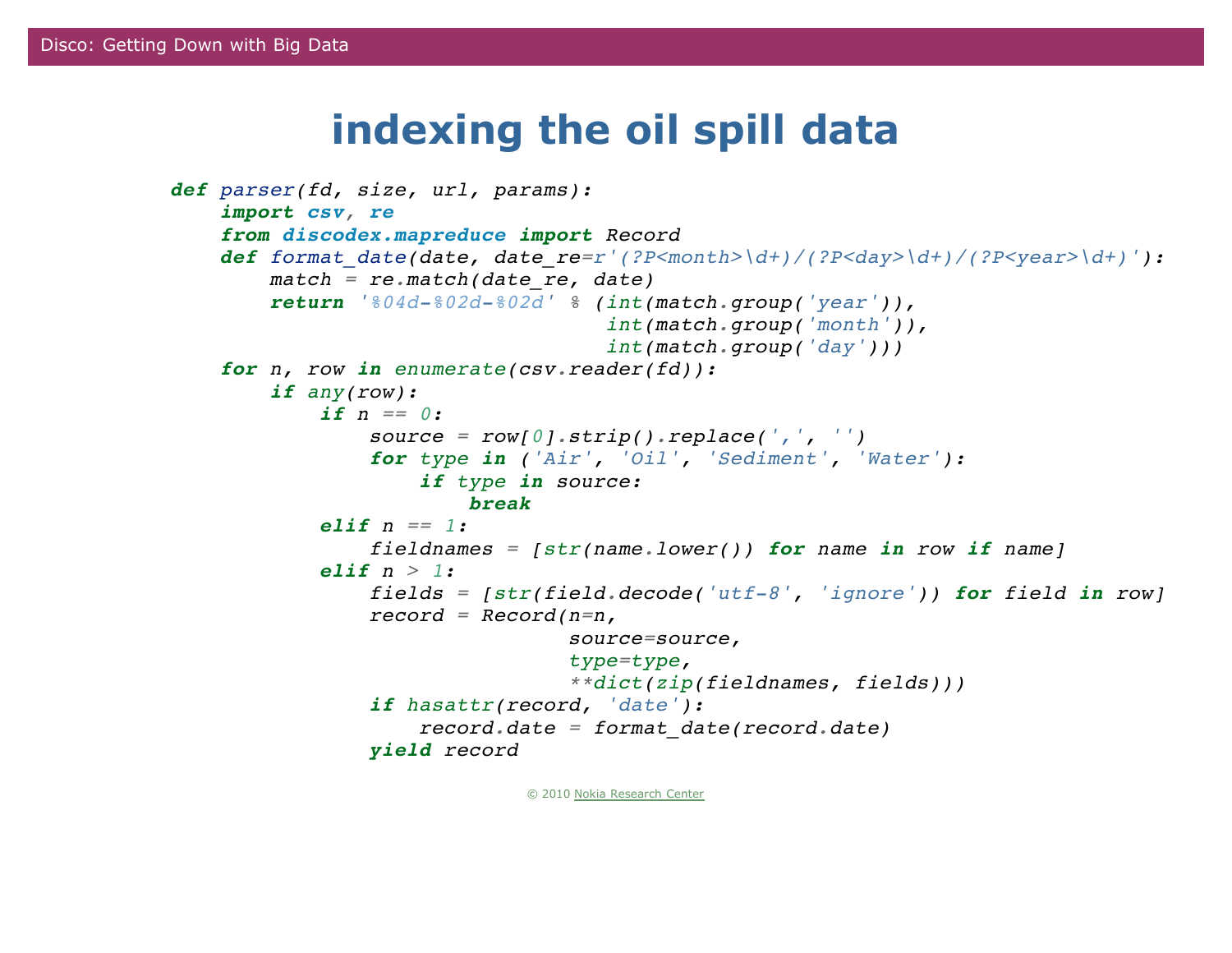# **live demo!**

type:Sediment : [load data](javascript:loadData())